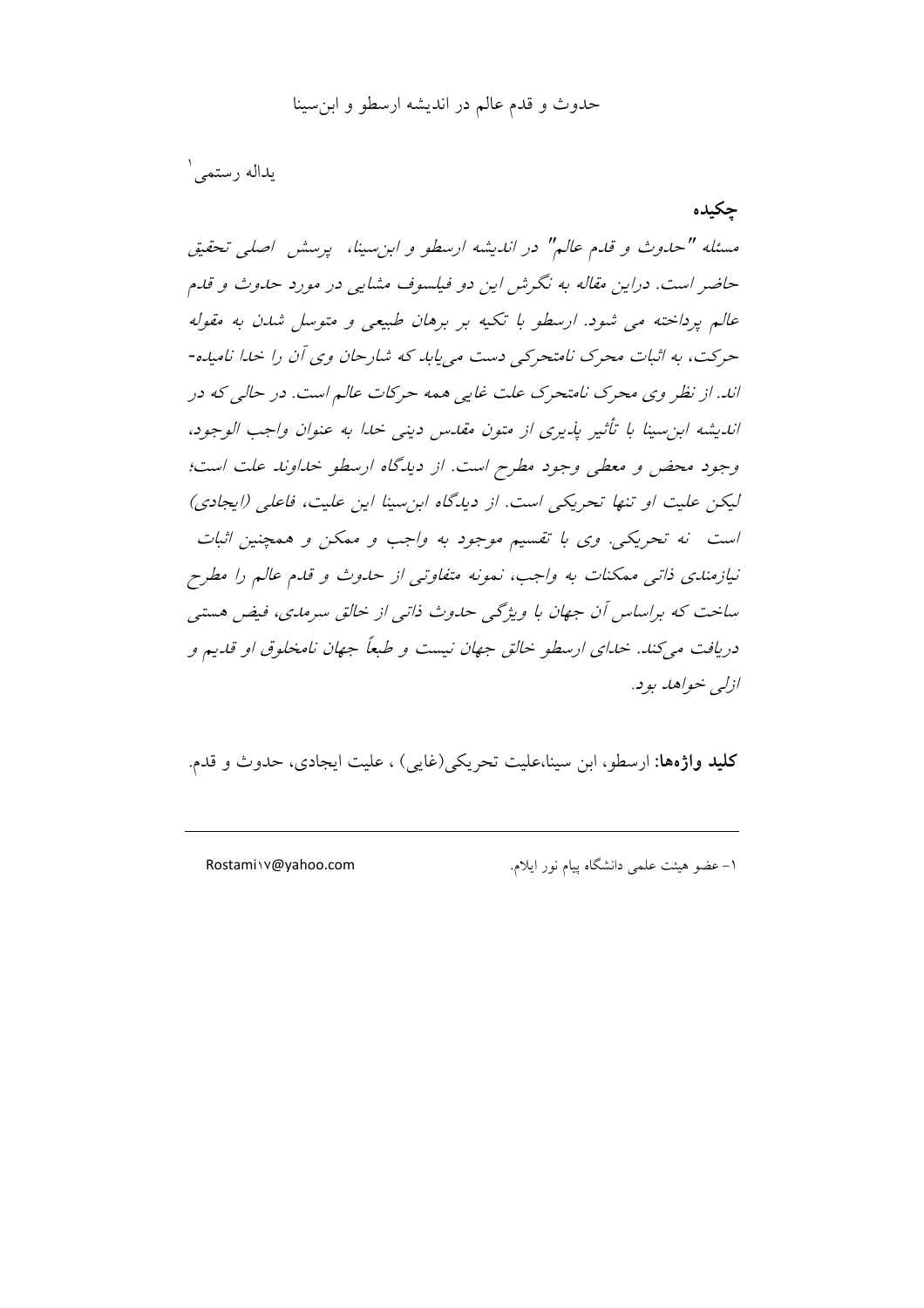یژوهش حاضر به مقایسه اندیشه ارسطو و ابن سینا درباره ی حدوث و قدم عالم اختصاص یافته است البته به مسأله خالقیت و فاعلیت خداوند که ارتباط تنگاتنگی با حدوث و قدم عالم دارد نیز از دیدگاه این دو اندیشمند مشایی پرداخته است. این که آيا عالم حادث است يعني مسبوق به عدم است يا قديم كه سايقه عدم ندارد. به عبارت ديگر ، آيا عالم مخلوق و معلول خدا(علت العلل) است يا خير. اين مسأله یکی از مهمترین مسائل در فلسفه این دو فیلسوف است. اهمیت این پژوهش در این است که ابن سینا با تأثیر پذیری ازمتون مقدس دینی به شیوه ای متفاوت نسبت به دیدگاه ارسطو به این مسأله پرداخته است. ارسطو بر اساس جهان بینی یونانی و سیر فکری خود اثبات کرد که خدا یا به تعبیر او محرک اول فاعل و خالق نیست و عالم قدیم است. ولی ابن سینا با مطرح کردن استدلال عقلی و با الهام گرفتن از دین

اسلام و آموزه دینی خلق، اثبات کرد که عالم معلول و مخلوق خدا یا به تعبیر او واجب الوجود است و حدوث و تأخر ذاتبي دارد.

## حدوث و قدم و انواع آن

مسأله حدوث و قدم یکی از مهمترین مسائلی است که مورد بحث بسیاری از فلاسفه بویژه ارسطو و ابن سینا بوده است ( آنچه مشهور است ارسطو به ازلیت و قدم عالم و ابن سينا به حدوث ذاتي عالم قائل است). اين تقسيم از عوارض ذاتي وجود محسوب مي شود. بودن وجود شئ بعد از عدم أن شئ را حدوث مي گويند. بدين معنا كه اگر شيئ موجود شود بعد از آنكه موجود نبوده ، آن شيئ حادث است. قدم یعنی وجود شئ مسبوق به عدم خود نباشد. پس قدیم یعنی آن چیزی که موجود است و همیشه موجود بوده است. در این زمینه با توجه به دیدگاه دو فیلسوف در باره عالم که در ادامه می آید به دوقسم از حدوث و قدم که با نوشته حاضر ارتباط دارد اشاره می شود.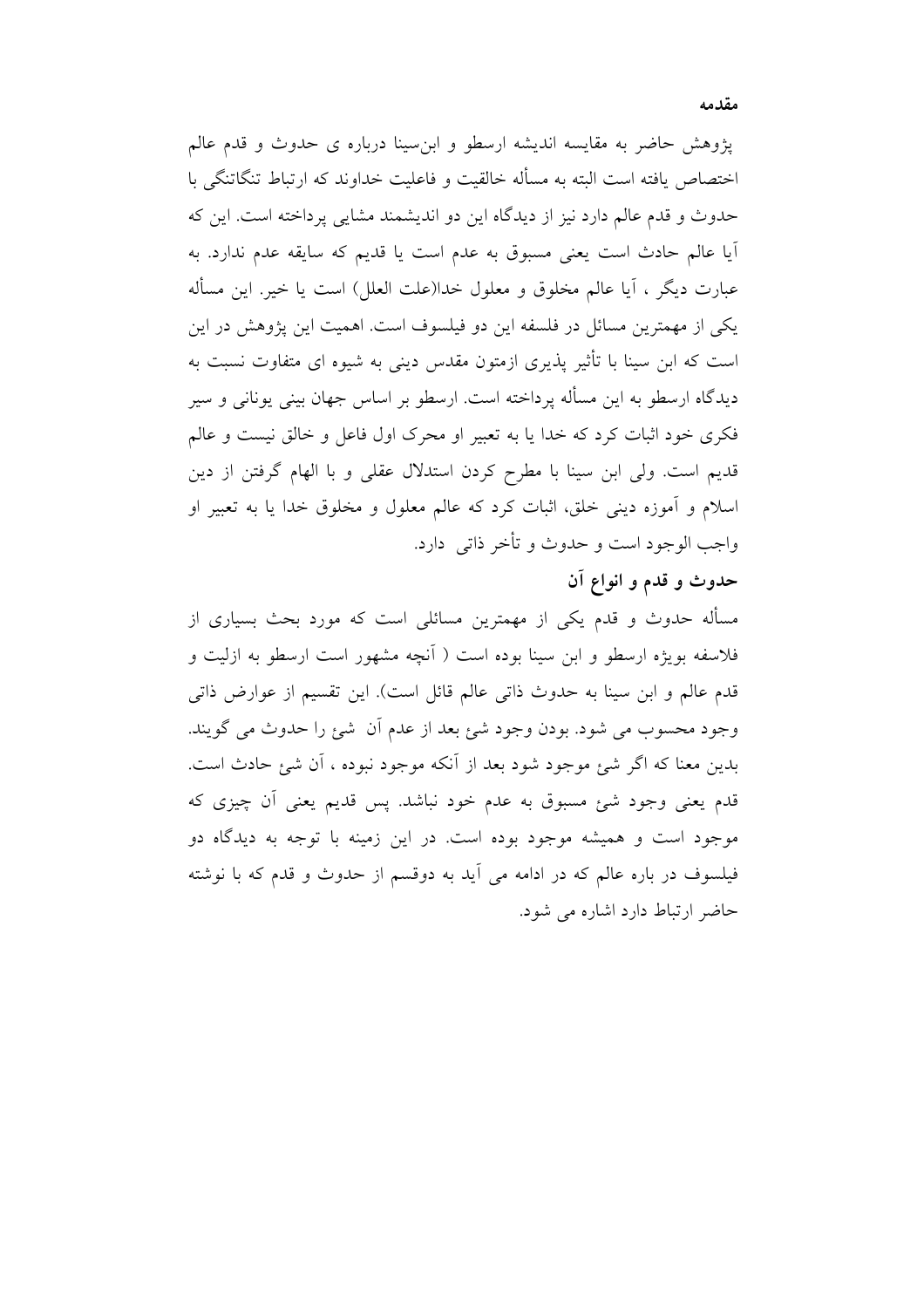حدوث و قدم زمانبي

حدوث زمانی به معنای تقدم عدم واقعی شئ بر وجود شئ است. در واقع اگر زمانی باشد که شئ وجود نداشته و سیس در یک زمانی به وجود آمده باشد این شئ حادث زمانی است. ولی اگر شیئ باشد که تمام امتداد زمان آن را دربر گرفته و هیچ زمانی خالی از وجودش نباشد ، چنین شیئ قدیم زمانی است(مطهری، ۱۳۷۳، ۲۱۳).

## حدوث و قدم ذاتبي

هر گاه وجود چیزی را به ذات آن نسبت دهیم از دو حالت بیرون نیست: الف) وجود عين ذات أن چيز است يعني واجب الوجود بالذات است. در اين صورت وجودش مسبوق به عدمش در مرتبه ذات نخواهد بود و آن را قدیم ذاتی می نامند. ب) وجود، عين ذات يا جزء ذات أن نيست بلكه خارج از ذات بوده و از جانب علت به او وجود داده می شود یعنی ممکن الوجود بالذات است. در این صورت در مرتبه ذات وجود را ندارد و در مرتبه خارج از ذات آن را دارد. پس موجود بودنش مسبوق به نبودنش می باشد و آن را حادث ذاتی می نامند (ربانی گلپایگانی ۱۳۷۴،۱۹۱).

## فاعلیت (فعالیت ) و خالقیت خداوند در اندیشه ارسطو

در فلسفه ارسطو مبدأ اصل وجود مورد بررسی قرار نمی گیرد، بلکه هدف اصلی، تبیین طبیعت مشهود و بیان چگونگی و چرایی آن است و همین مسأله او را به بحث حرکتی میکشاند که جهان شناسی وی بر آن تکیه دارد؛ زیرا حرکت مشخصه طبيعت است. حال بايد ديد از ديدگاه ارسطو تكوين و خلقت جهان چگونه است؟ از دیدگاه او وجود موضوع و ماده هردو در حرکت و کون و فساد ضروریاند. در این صورت کون و فساد به معنای مطلق ممکن نیست. به علاوه از نظر او ماده به عنوان وجود بالقوه در طبیعت خویش از بین نمی رود، بلکه ضرورتاً در ورای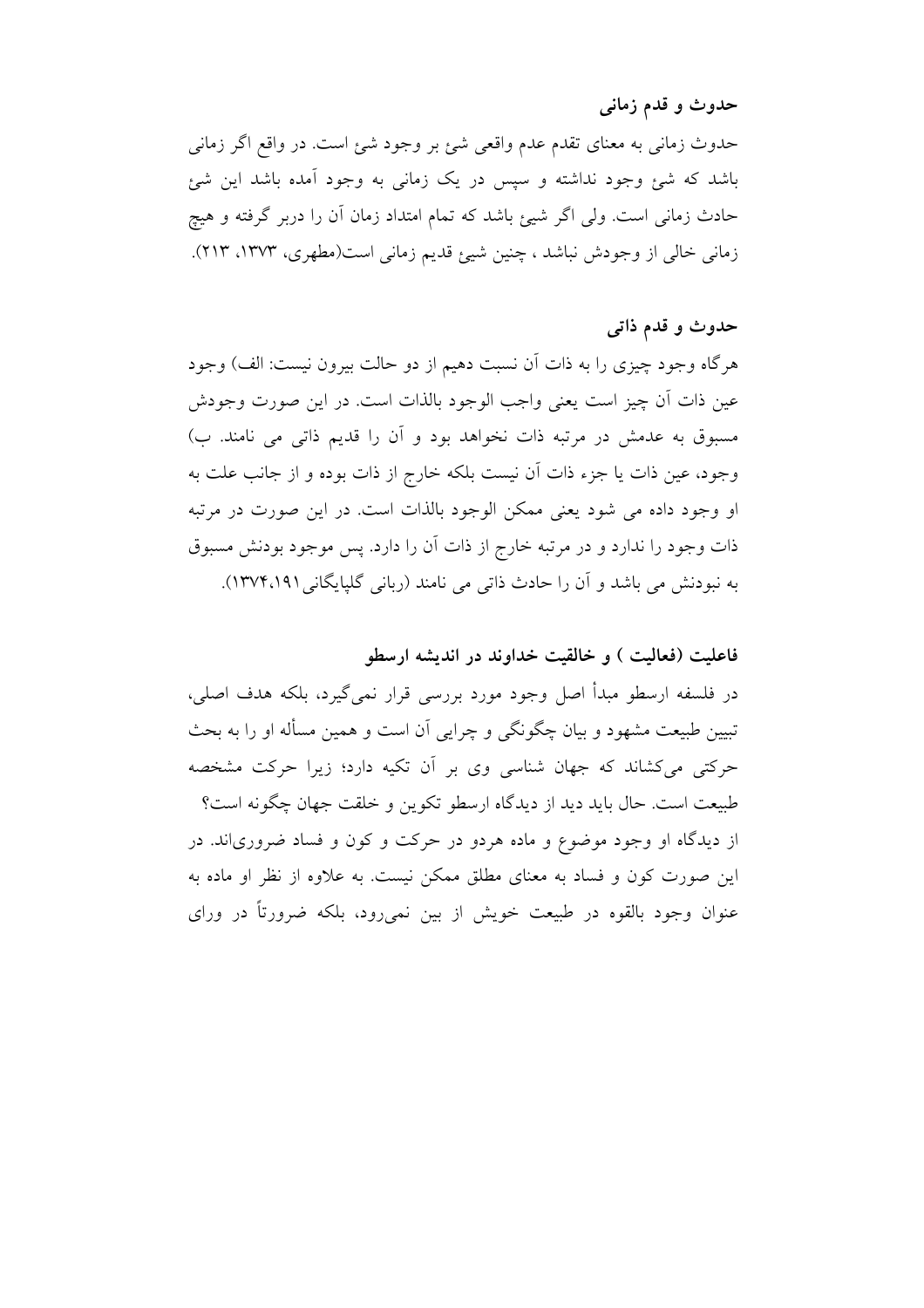محدوده کون و فساد قرار دارد. به همین جهت اگر ماده به وجود می آمد، باید چیزی به عنوان زیربنا وجود میداشت که ماده از آن پدیدار می شد، زیرا تعریف ماده از دیدگاه وی همان زیر بنای اول برای هر چیز است که از آن چیز به صورتی نامشروط پدید آمده باشد و وجودان در مادههای ثانوی، استمرار پابد (ارسطو، ۱۳۶۳، ۷۸). بنابراین در فرآیند تکوین، ماده اولیه، صورت اول را می پذیرد. سپس ماده اولیه به اضافه صورت اول، نسبت به صورت بعدی به منزله ماده ثانویه در می آید که آمادگی پذیرش صورت بعدی را دارد، و در فرآیند تکوین، صورت بعدی را میپذیرد، و این سیر ادامه دارد؛ بدین صورت که آفرینش جهان بر اساس تمایز قوه و فعل و ماده و صورت تبيين مي شود.

ارسطو جهان فوق قمر و اسمان را نيز فاقد تكوين دانسته و مي گويد: «يذيرفتن اين که آسمان تکوین یافته و مع الوصف جاویدان است، امکان ندارد؛ زیرا ما به طور معقول نمیتوانیم خصلتی را به چیزی نسبت دهیم مگر این که در همه موارد یا موارد زیاد آن را مشاهده و کشف کرده باشیم. واقعیت این است که اشیاء تکوین یافته، همیشه نابود میشوند. (پس چون آسمان و افلاک همیشه بودهاند، تکوین نیافتهاند). به علاوه، چیزی که وضعیت کنونی آن آغازی ندارد و همیشه یکسان است، نمي تواند تغيير و دگر گوني داشته باشد ( Ross,1910:219). به نظر مي رسد جهان فوق قمر و اسمان در اندیشه ارسطو چون فاقد تکوین بوده است به طبع هم از حیث ماده و هم از حیث صورت ازلی است و فاقد علت است. به عبارت دیگر ، جهان فوق قمر و آسمان در نظر ارسطو مجرد است.

پیداست که نتیجه سخن فوق چیزی جز ازلیّت ماده نمی باشد. اکنون باید دید فعل خداوند یا به تعبیر او محرک نامتحرک چیست؟ او علت فاعلی و خالقیت را در مورد خداوند نمی پذیرد و به اعتقاد او جهان طبیعت نیاز به آفرینندهای ندارد؛ به این دلیل که: اگر محرک نامتحرک به عنوان علت فاعلی، علت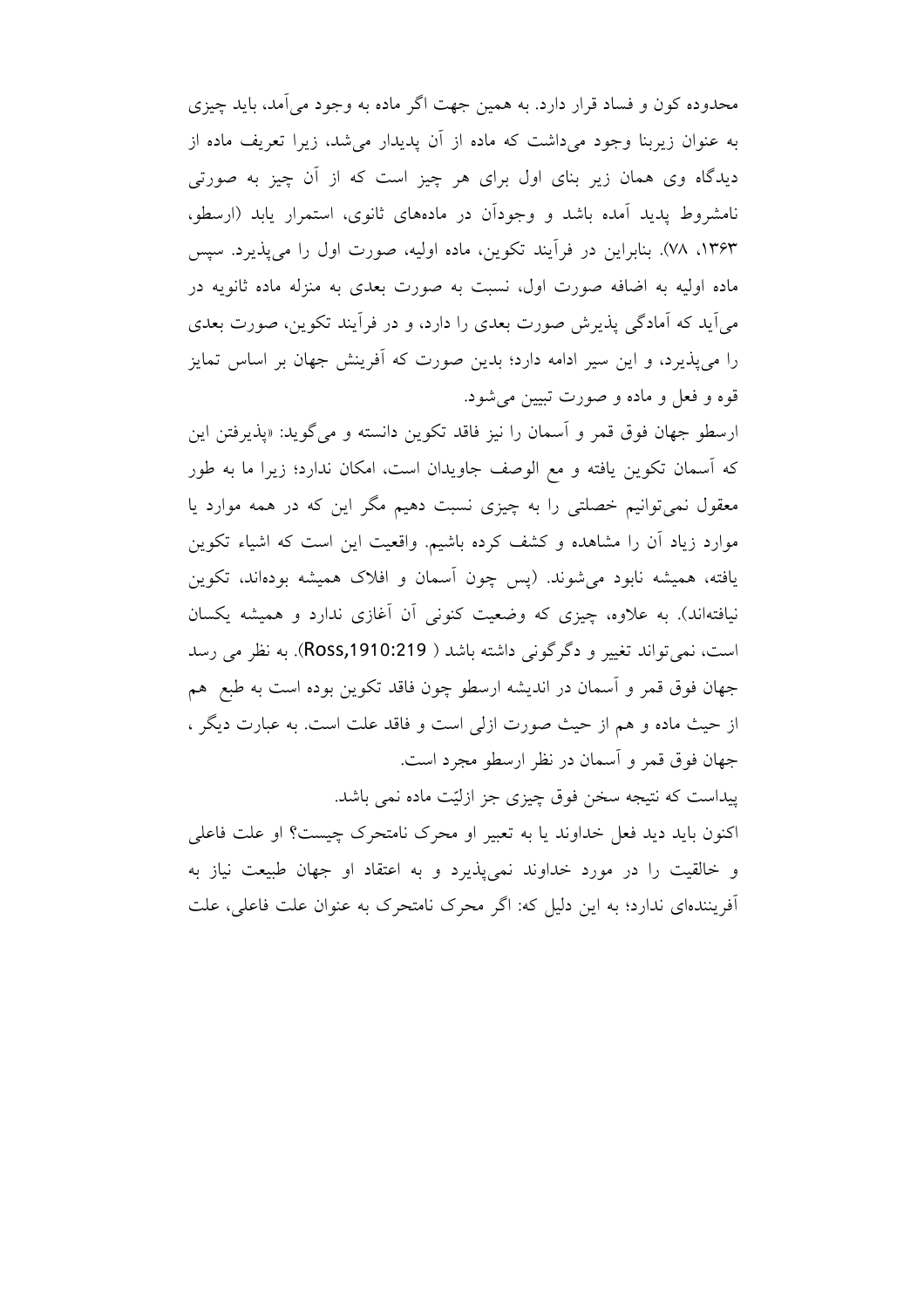حركت مى بود، در أن صورت خود، متحمل تغيير مى شد؛ يعنى عكس العملى از متحرک بر محرک وارد می آمد. بنابراین، او باید به عنوان علت غایی به واسطه متعلق میل بودن، فاعل باشد. ارسطو که در کتاب «لامبدأ» از مابعدالطبیعه بر این مطلب صحه گذارده، در خصوص به حرکت در آوردن او میگوید: «چیز آرزو شده(معشوق) و چیز اندیشیده شده(معقول)، محرک می تواند باشد، اما متحرک نه» (ارسطو، ۱۳۶۶، ۳۹۹). علت غایی همچون معشوق به حرکت در میآورد، و از طریق علت غایی بودن می تواند حرکت را در افلاک پدید آورده و از این طریق بر پدیدههای زمینی اثر گذارد و باعث ایجاد انواع حرکتها و کون و فسادهای موجود در جهان گردد (هنري، ١٣٧٩، ٢٨).

اگر محرک اول باعث آن می شود که علل دیگر علت باشند، از این طریق نیست که فعلي از او به علل ثانويه تعدي نموده و باعث شود كه اين علل هم موجود شوند و هم علت باشند. او جز با شوقی که بر می انگیزد، تحریک ایجاد نمی کند؛ یعنی شوق آنها به خداست که آنها را به جنبش در می آورد.

برهان حرکت ارسطویی مستلزم اثبات وجود خدایی نیست که عالم مسبوق به عدم را آفریده باشد، بلکه تنها وجودی را اثبات میکند که غایت موجودات است و آنها را به سوی خود جذب می کند(ژان وال، ۱۳۷۰، ۷۶۷). به عقیده او، حرکت موجودات از طبیعت خود آنها نشأت میگیرد و برای محرک اول، عملی واقعی در وجود قائل نیست، بلکه عمل او را مقصور بر این میداند که مانند غایت و معشوق منشأ حرکت واقع شود. محرک اول مبدأ سرمدی حرکت سرمدی است. به علاوه محرک اول یک خدای خالق نیست. عالم از ازل موجود بوده، بدون آن که از ازل آفریده شده باشد. خدا عالم را صورت بخشیده، اما آن را خلق نکرده است.

منشأ حرکت بودن او با کشاندن جهان به سمت خود و به عبارت دیگر با عمل کردن به عنوان علت غايي است (كايلستون، ١٣۶٨، ٣۵٩). خداي ارسطو «حتى خالق خود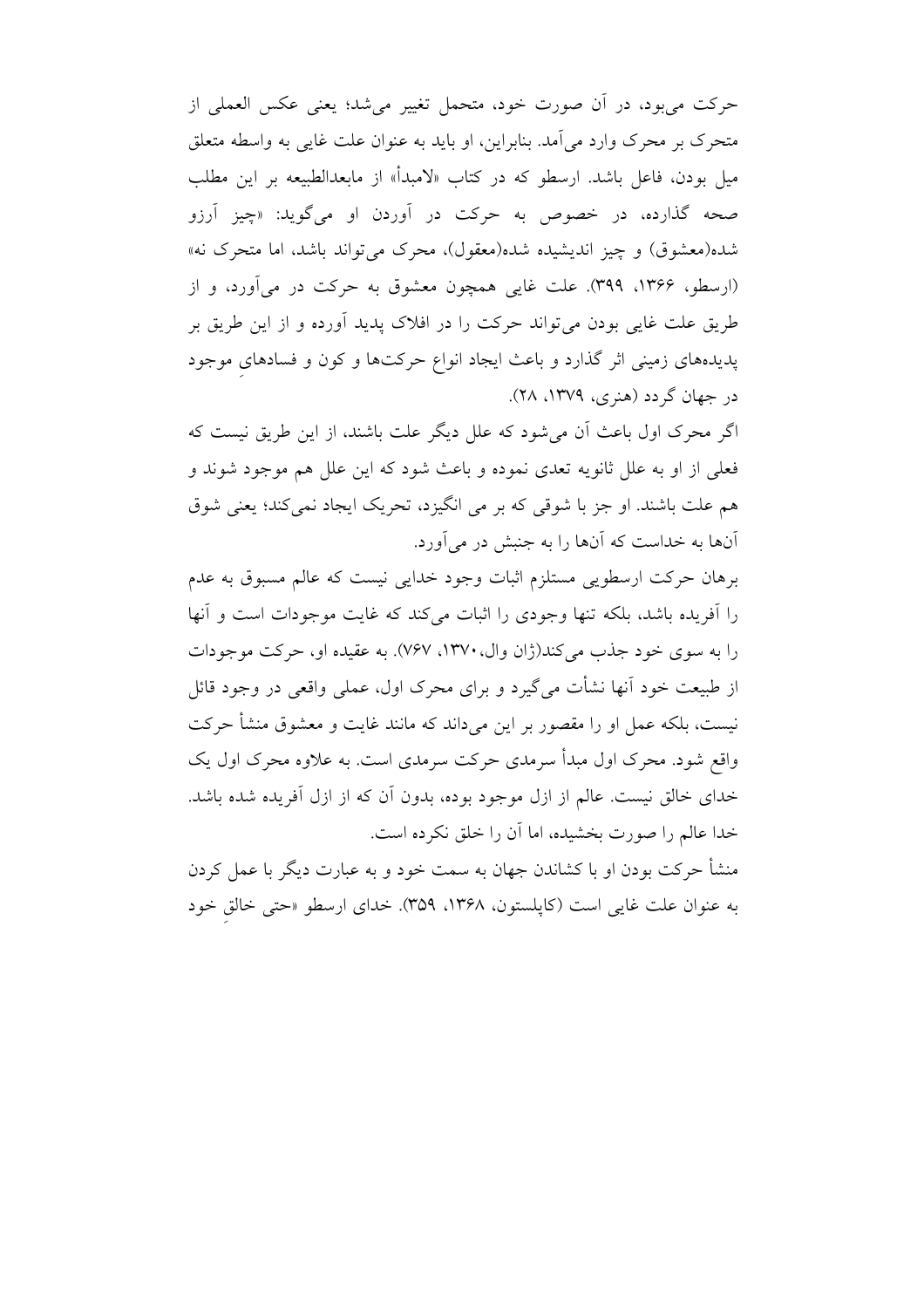حركت نمي توانست باشد» (ژيلسون، ١٣٧٩، ١٢٠). گيسلر، برهان جهان شناختي ارسطو را چنین بیان میکند: ۱. اشیاء تغییر می یابند؛ ۲. هر تغییری گذر از قوه به فعل است؛ ٣. هيچ قوهاي نمي تواند خودش را به فعليت برساند؛ ۴. بنابراين بايد فعليتي باشد که هر چیزی که گذر از قوه به فعل دارد را به فعلیت برساند؛ ۵. تسلسل قهقرایی بی نهایت از فعلیت بخشها غیر ممکن است؛ زیرا تمامی زنجیره به فعلیت نخواهد رسید، مگر آن که فعلیت بخش نخستین وجود داشته باشد؛ ۶ـ این فعلیت بخش نخستین با علیت غایی، اشیاء را به فعلیت در میآورد(گیسلر، ۱۳۷۵، ۲۳۳). محرک اول به حکم اَن که غیر مادی است نمیتواند هیچ فعل جسمانی را انجام دهد. فعالیت او باید روحانی و عقلانی محض باشد؛ یعنی فعالیت او فعالیت فکر است (كايلستون، ١٣۶٨، ٣۶١). از ديدگاه ارسطو عمل و فعل نشانه نقص است. وي در کتاب "*درباره آسمان*" میگوید: بهترین وضعیت همه اشیاء این است که کمال و خير خود را داشته باشند، و هيچ فعلي از آنها صادر نشود( Ross,1910: 292). ارسطو، خود به این مطلب اذعان دارد «ما خدایان را حی و در نتیجه فعال، در نظر مجسم مي كنيم ... باري، وقتى كه از موجود زنده عمل و به اقوا دليل، ايجاد را سلب می کنیم، برای او چه چیزی جز تأمل کردن باقی میماند؟ در نتیجه، فعالیت خدا ، جز تأمل چيز ديگر نمي تواند باشد (ارسطو، ۱۳۶۸، ۳۷۶).

ارسطو هیچ نظریهای درباره أفرینش الهی نداردو گاهی از خدا به عنوان فرمانده لشکر که نظم را در لشکر برقرار میکند، سخن میگوید. او عمل الهی را که در هر الهيات عقلاني، رضايت بخشي رکن اساسي است، مسکوت مي گذارد. خداي او که از طريق علت غايي بودن، علت فاعلى است، هيچ طرح الهي در اين عالم انجام نداده است. غایت انگاری طبیعت چیزی بیش از غایت انگاری ناآگاهانه نمی تواند باشد (کاپلستون، ۱۳۶۸، ۳۶۲ و ۳۶۴). به هر حال خدا (خدایانی) که ارسطو بر مبنای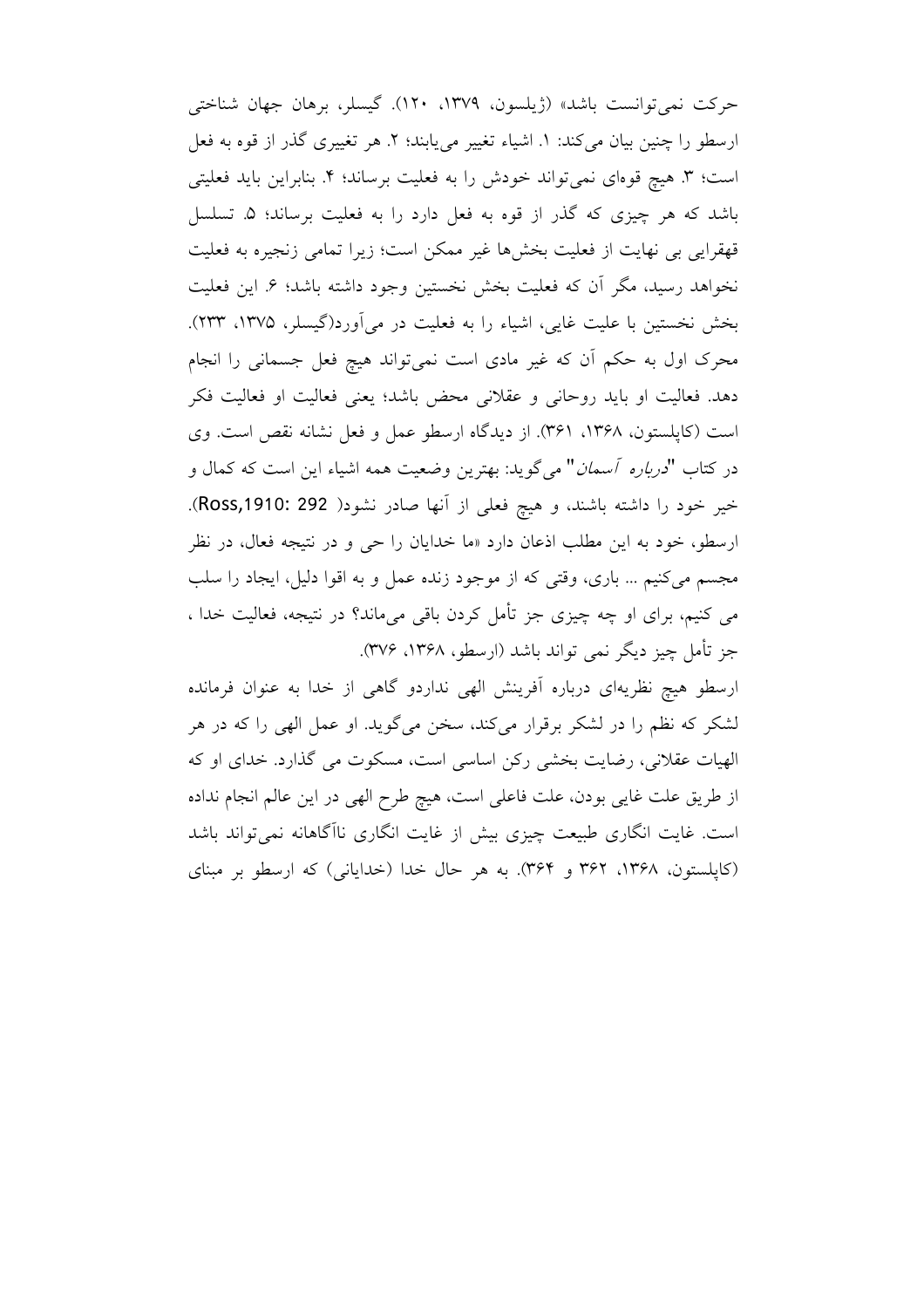فلسفه خویش تصور کرده است، محرک و معشوق عالم است که هیچ ارادهای نداشته، و کاری از او سر نمیزند و فقط مشغول تفکر درباره خویش است. حدوث و قدم عالم دراندیشه ارسطو

جهانی که خدا آن را نیافریده است به نظر نمی رسد که حادث باشد، بلکه قدیم است. در نظام فلسفی ارسطو، چنین نیست که عالم وابسته به خدا و اراده الهی باشد. جهان و خدا در نظر او با هم تصور میشوند؛ یعنی در مقام تصور، یکی بر دیگری تقدم ندارد و نمیٍ توان یکی از آن دو را متقدم و دیگری را متأخر دانست، هر دو در عرض یکدیگرند. به عبارت دیگر، بین آن دو، حدوث و قدم زمانی متصور نیست و چون یکی از دیگری ناشی نمی شود، پس نمی توان برای آن دو حدوث و قدم ذاتی نيز قائل شد.

جهان طبیعت در اندیشه ارسطو، جهانی ازلی و ابدی است و ضرورت ازلی دارد که معلوم نیست به خداوند منسوب باشد؛ زیرا خدای آفریننده آن را به وجود نیاورده است. به همین خاطر مسأله ارسطو این نیست که جهان چگونه و از کجا به وجود آمده، بلکه چنین است که "در آن، چه رخ میدهد"؟.در اوج عالم ارسطو فعل ازلی فكر واقع است كه بقاي ذاتي دارد (ژيلسون، ١٣٧۴، ۴۲) .

جهاني را كه وي تصور مي كند، جهاني است فاقد امكان موجود نبودن، جهاني كه غیر ممکن است در گذشتهای بی آغاز وجود نداشته باشد(ایزوتسو ۱۳۶۸: ۵۳). چنین جهانی، بالفعل موجود است و امکان عدم برای آن متصور نیست.

در اندیشه ارسطو، تمام علل اربعه اتحاد دارند و مانند فلسفه اسلامی صور طبیعی از فیض بخشی یک علت مجرد فیاض به وجود نمی آید بلکه در فرایند قوه و فعل و حرکت طبیعت ، صورت بخشی طبیعت به صورت طبیعی شکل می گیرد. از نگاه ارسطو، طبیعت هر چیز تمایل نا خود آگاهانه به سمت کمال دارد . رابطه خدا با طبیعت این گونه است که « خداوند که به تعقل ازلی خویش مشغول است با صرف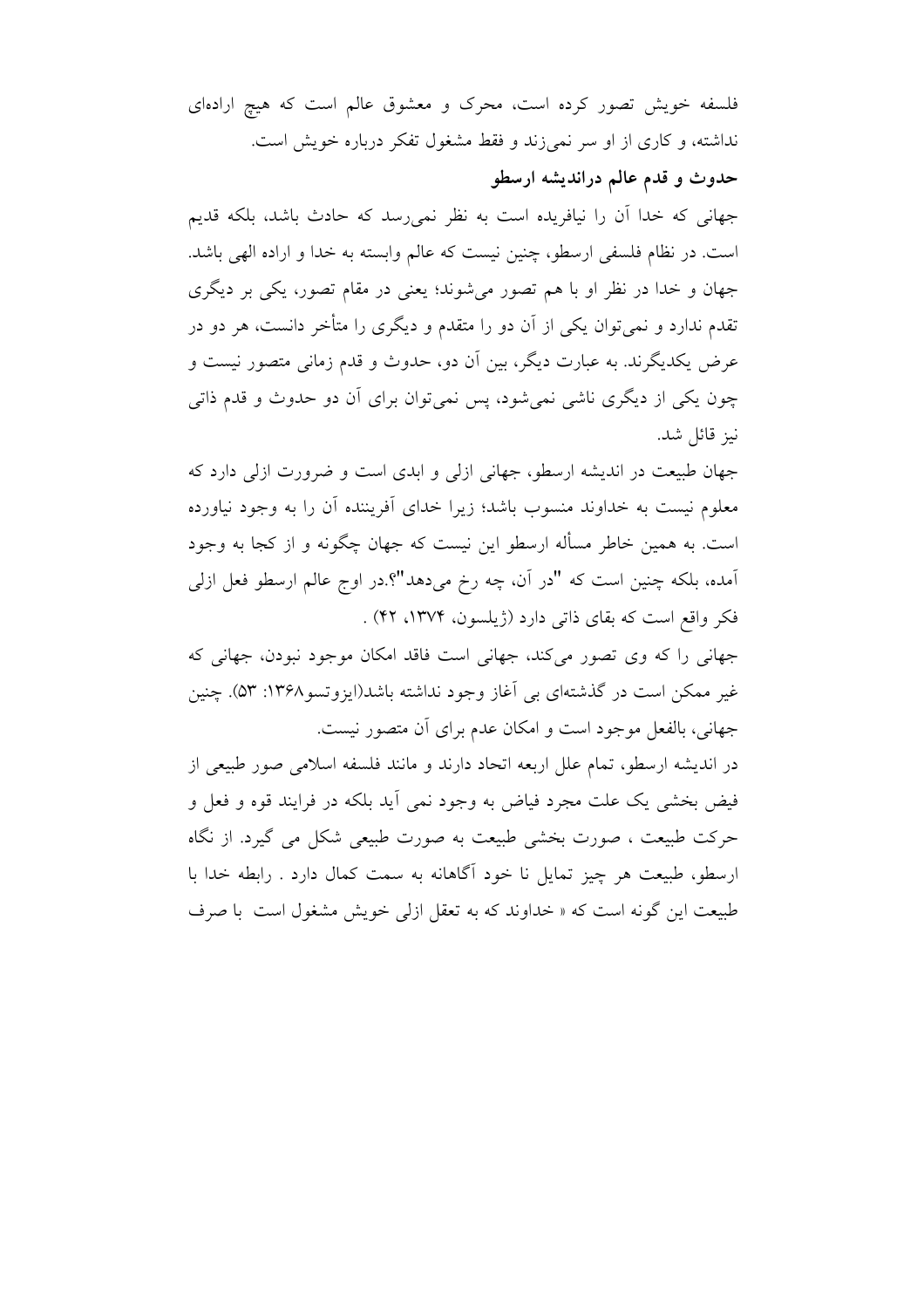حضور خود نیروهای پنهان طبیعت را که به شیوه های گوناگون در تلاشند تا صورت خود را دریابند و به فعالیتهای خاص خود بپردازند تحریک می کند تا در حدود خاص خودشان از وی که یگانه صورت محض و موجود دائما فعال است. تقلید کنند (گاتری، ۱۳۸۸، ۱۸۲). البته بایستی دقت کرد که خدای ارسطو یک خدای جهان شناسانه و ملهم از طبیعت است. علت نزد ارسطو نه الهی بلکه طبیعی است که برخلاف ابن سینا علت موجده و موجبه نیست بلکه معلول دارای هستی قدیم و ازلی است و نزد ارسطو معلول پس از تکون و حدوث از علت خود مستغنی می شود (رحمانی،۱۳۹۰ ، ۳۸۸). نزد ارسطو علت غایی با علت صوری و فاعلی یکی می باشد (قوام صفری،۱۱۲،۱۳۸۷). و علت غایی همان علت صوری است. به عقیده ارسطو ، هرنوع شیء مادی، حرکتی طبیعی دارد که اگر مانعی در کار نباشد آن حرکت از او سر می زند. هر چیزی به سوی ناحیه معینی از جهان تمایل دارد، أتش به سوی پیرامون و خاک به سوی مرکز. بودن در این ناحیه بخشی از صورت آن است و این حقیقت هم به عنوان علت غایی و هم به عنوان علت فاعلی عمل می كند (همان، ١١٢).

ارسطو نتیجه می گیرد که چون قبل از هر حرکت مفروضی، حرکتی در جهان بوده، این جهان متحرک باید قدیم باشد. در واقع این سؤال فلسفی به جاست که چگونه جواهر به وسیله محرک نخستین، با واسطه یا بی واسطه، پدید می آیند، اما محرک نخستین، صور نوعیه و ماده اولیه از ازل موجود بودهاند، همان طور که محرک نخستين از ازل سبب شده تا افراد از طريق فعليت يافتن بي وقفه، هميشه صورت از ماده يديد آيد (ژيلسون، ١٣٧۵، ٢٧١). از نظر او خدا، جهان و حركت جهان قديم بوده، و مساله حرکت و چگونگی و چرایی آغاز آن در فلسفه وی مطرح نیست. محرک نامتحرک مبدأ فاعلی و علت العلل به معنی از نیستی به هستی در آوردن نیست (فلاطوری، ۱۳۶۳، ۲۰۶). محرک اول موجب حرکتی در افلاک می شود که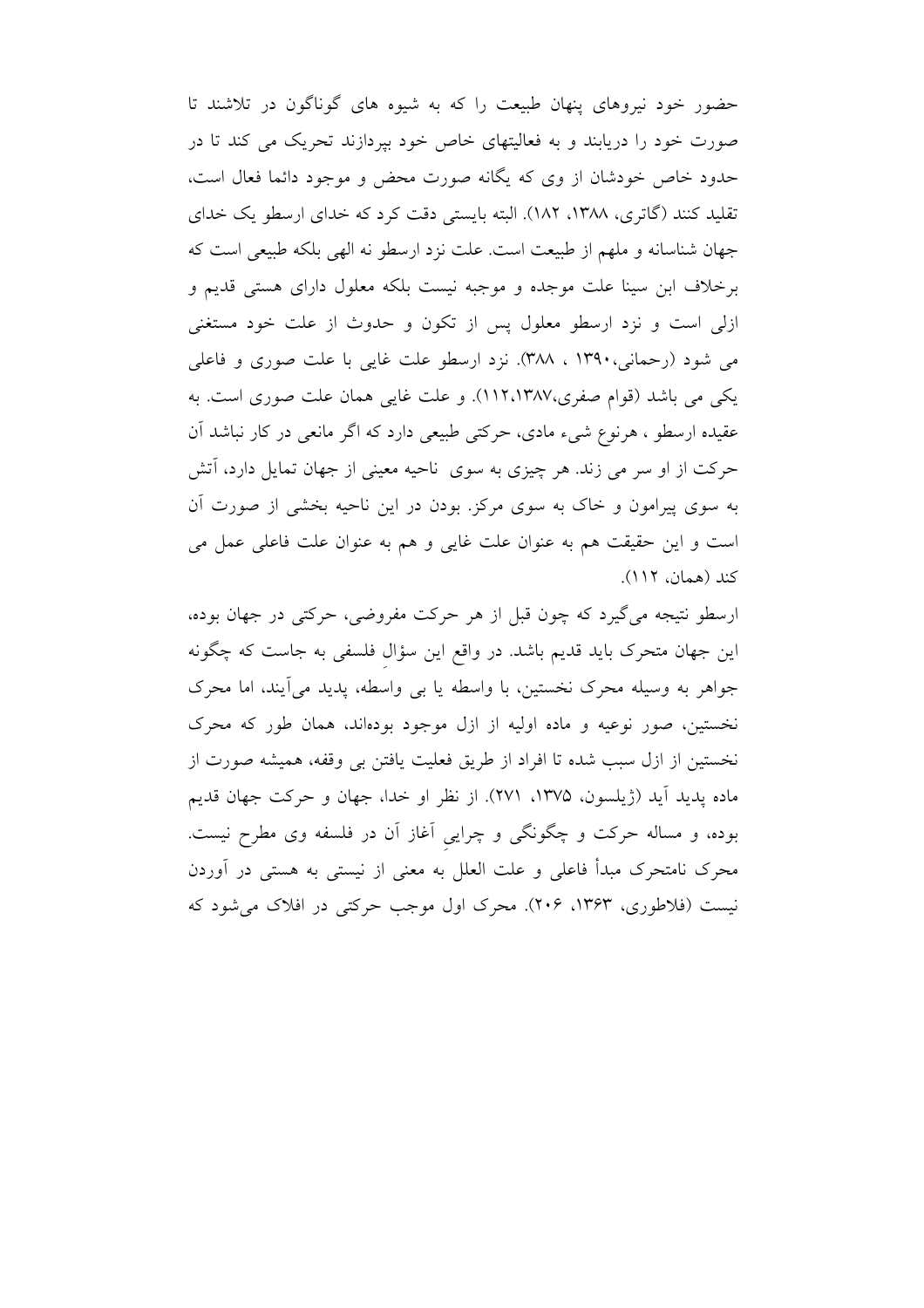مستقل از او وجود دارند و هیچ رابطه خالق و مخلوقی میان آنها نیست. در این نظر گاه، جهان صرفاً قديم است.

فاعلیت و خالقیت خداوند در اندیشه این سینا

خدا در انديشه ابن سينا به عنوان واجب الوجود شناخته مي شود. او از طريق اصل عليت اثبات مي كند كه سر سلسله همه علت و معلولها واجب الوجود بالذات است که منشأ صدور جهان هستی است و وجود جهان از او آغاز شده است. بنیادیترین تقسیم موجود از نظر او تقسیم آن به «واجب» و «ممکن»است. موجود ممکن چیزی است که فی نفسه، هم نسبت به وجود و هم نسبت به لاوجود مساوی است و برای این که، وجود پابد وجودش را از موجود دیگر می گیرد. این مسأله به گونهای است که به نوعی نگرش ابن سینا در مورد رابطه حدوث و قدم عالم مبتنی بر این تمایز است. او با نظريه تمايز ميان «واجب و ممكن» معنا و مفاد أموزه اسلامي «خلق» را بهبود بخشيد (Edwards.p1912: 221).

اهمیت این تمایز در آنجاست که او بر اساس آن خدا را عین وجود میداند با توجه به این سخن لازم میآید که نحوه تلقی او از عالم دگرگون شود. تنها خداست که وجودش حقیقی و واجب است. ماسوای او همه ممکناند و مقامی برتر از مقام او را ندارند. خداوند تنها فاعل حقیقی است، فاعل جهانی که مرکب از ماهیت و وجود است «الموجودات كلها وجودها عنه» (ابن سينا، ۴۰۲،۱۴۰۴).

ابن سینا یکی از فیلسوفانی است که به وضوح دریافته بود که مفهوم علیت فاعلی با مفهوم خلقت مشاركت دارد. علت فاعلى بودن همان علت وجود بودن است. او همچنین در یافته بود که در مورد علیت فاعلی در واقع ضروری است که علتی نخستین موجود باشد که متضمن نوع شناخت جدیدی از علیت است (ژیلسون، ۱۳۷۵، ۱۱۷ و۱۱۶ ) . فلاسفه اسلامی و به تبع آنها ابن سینا در پرتو متون دینی با خدامحوری در نظام هستی آشنا شدند. کسی نمی تواند غافل از این نکته باشد که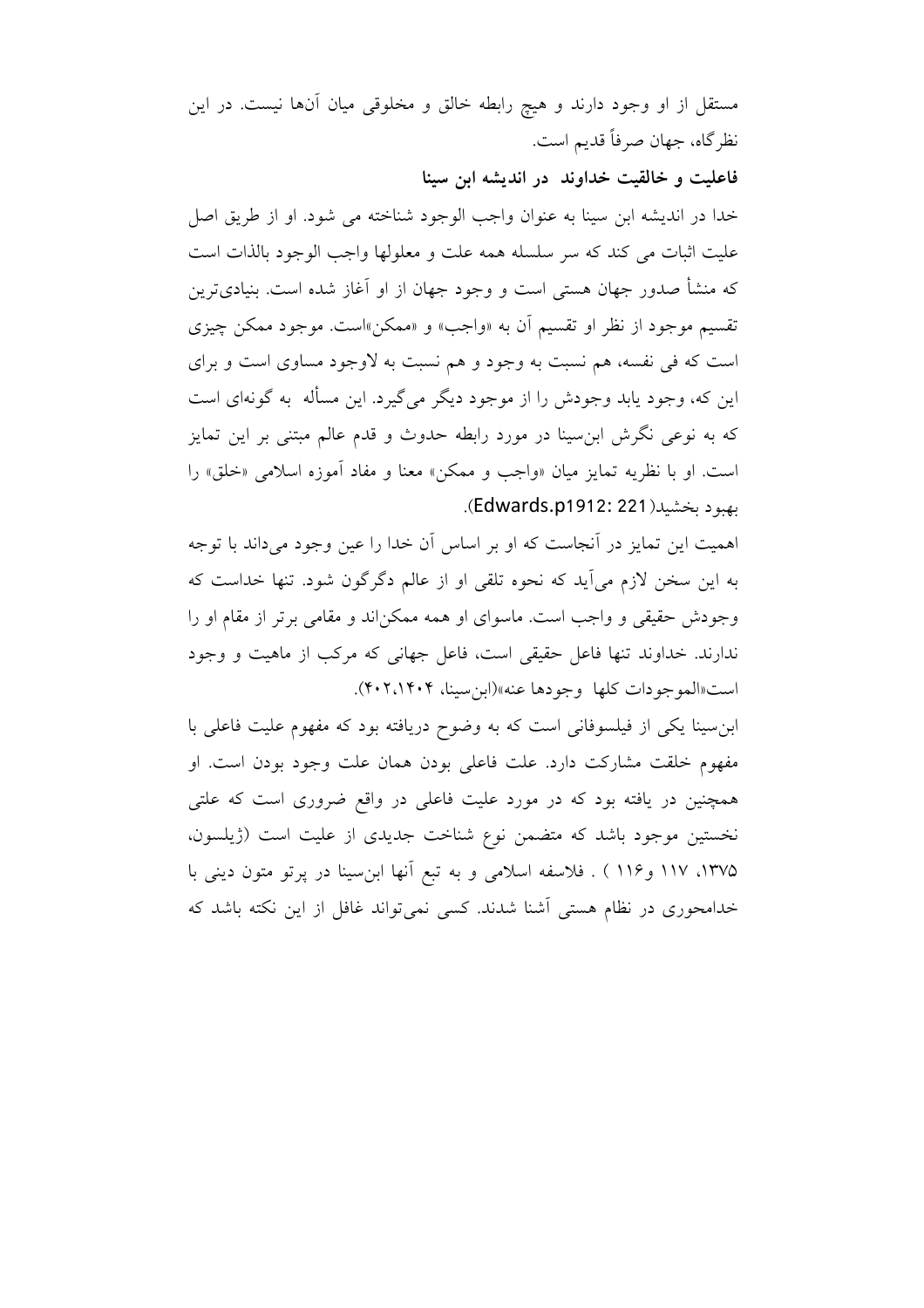ابن سینا در مورد اثبات خدا، از طریق استناد به مخلوقات و مصنوعات او از متون ديني بهره برده است. آن جا كه خدا مي فرمايد: «ما آيات خود را در آفاق و انفس به آنها نشان داديم تا برايشان روشن شود كه خدا حق است» ( فصلت:۵۳). اثبات خدا به واسطه مخلوقات او به منزله التزام به تصديق وجود او به عنوان خالق عالم است و

مستلزم این معنا است که علت فاعلی عالم، جز به معنای خلق آن نمی تواند باشد. نکتهای را که باید به عنوان یک فصل کلی در اندیشه ابن سینا پذیرفت، این است که مفهوم خالقیت اساس هر گونه برهانی است که او برای اثبات وجود خدا اقامه می-كند. او رابطه علت و معلول را كه واسطه ارتباط جهان به خدا است با توجه به وجود برقرار می نماید. به نظر او هر أنچه وجود دارد وجود خود را ناگزیر از خدا مي گيرد و به طور كلي آنجا كه سلسلهاي از اشياء باشد، اسبق اجزاء اين سلسله و اكمل أنها، علت أن جزيي است كه در همان سلسله لاحق بر جزء سابق است؛ زيرا منشأ وجود ناقص همواره وجود دارد:

«كلَّ سلسله مترتَّبه من العلل و المعلولات كانت متناهيه أو غير متناهيه فقد ظهر انها اذا لم يكن فيها إلامعلول، احتاجت الى عله خارجه عنها تتصل بها لامحاله طرفا و ظهر انه فيها ما ليس بمعلول فهو طرف و نهايه، فكل سلسله تنتهي الى واجب الوجود بذاته». (ابن سينا، ١۴١٣، ٢٧) خدا در فلسفه ابن سينا در تطابق بيشتر با خداى اديان بوده و نسبت به خدای ارسطو از درجه وجودی بالاتری برخوردار است؛ چرا که دو ويژگي عمده خدا و مبدأ در انديشه ارسطو يعني تعقل وتحريک در انديشه ابن سينا به عقل(جنبه ادراکی) و نفس(جنبه تحریکی) واگذار شده است(همان،۴۰۴ و ۴۰۵ ). خداوند فاعل، موجود، مبدع و مفيض است. مبناى اين وصف نشان دهنده ارتباط بین خلق و خالق و واجب و ممکن است. عالم در دیدگاه او امری ممکن الوجود است که خود اقتضای وجود ندارد و در اتصافش به وجود، نیازمند علت است تا يس از كسب وجوب بالغير، موجود شود. بنابراين فاعليت الهي نه فقط در سطوح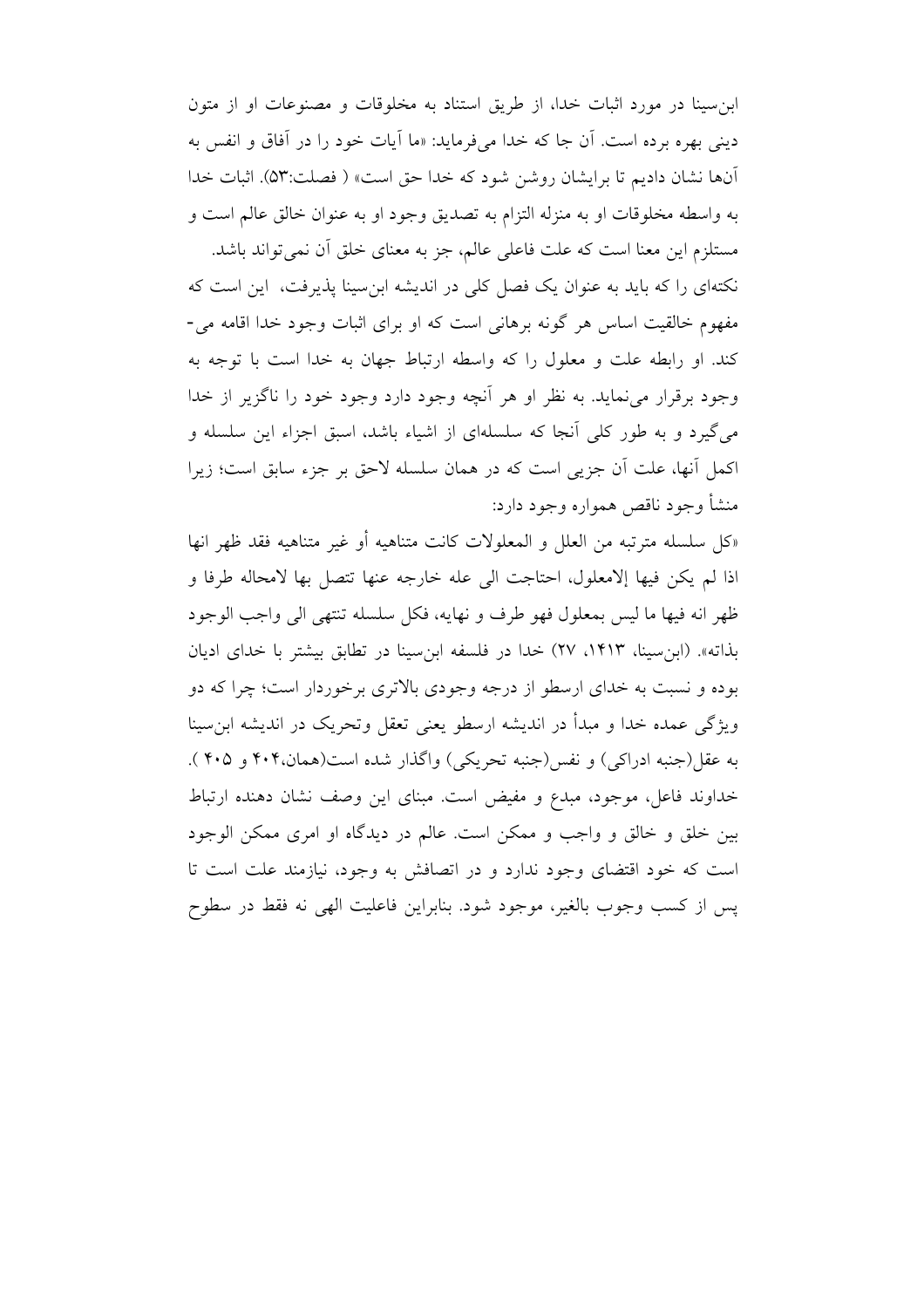زبرین، یعنی تحریک و اعطای حرکت به عالم مطرح است، بلکه در اعماق زیرین هستی یعنی اصل وجود اشیاء رسوخ و نفوذ دارد. چنان نیست که عالم مشتمل بر ماده قدیم و هیولای ازلی با صوری اضافه شده از واهب الصور بوده یا تنها در حرکت وامدار محرک اول باشد، بلکه تمام هویت و وجود خود را از خداوند می-گیرد. روند تحول عالم فقط حرکت پس از سکون نیست، بلکه «أیس» سیس از «ليس» است و حركت هم تنها به معناي امكان انحاء وجود در موجودات<sub>ي</sub> كه پيوسته یدید می آیند و از بین میروند نیست، بلکه به معنای امکان ذاتی وجود در خود موجوداتي است كه قبول ضرورت مي كند.

ابنِ سينا در "*شفا*" از دو نوع فاعل سخن مي گويد: يكي فاعل نزد طبيعيون كه مبدأ تحریک است و جهانبینی ارسطو است و دیگری نزد الهیون که مبدأ وجود است ؛ يعني فاعل وجود را خلق و ايجاد مي كند:

«الفلاسفه الالهيون ليسوا يعنون بالفاعل مبدأ التحريك فقط كما يعنيه الطبيعيون، بل مبدأ الوجود و مفيد مثل الباري للعالم و اما العله الفاعليه الطبيعيه فلاتفيد وجودا غير التحريك باحد انحاء التحريكات فيكون مفيد الوجود في الطبيعيات مبدأ حركه و نعني بالغايه»(ص ٢٥٧).

در "*تعليقات*" هم اين مطلب را ذكر مى كند:

«الطبيعيون توصلوا الى اثبات المحرك الاول بما بينوا به من وجوب قوه غير الجسمانيه غير المتناهيه تحرك الفلك و ارتقوا اليه من الطبيعه و الالهيون سلكوا غير هذا المسلك و توصله الى اثباته من وجوب الوجود و انه يجب أن يكون واحداً لايتكثر و بينوا أن الموجودات صادره عنها و انها من لوازم ذاته» (ص۶۲). طبيعيون برای خدا قوه غیرجسمانی غیرمتناهی را که فقط افلاک را حرکت میدهد، در نظر گرفتند؛ در حالي كه الهيون به واحد بودن واجب الوجود و اين كه موجودات صادر از ذات او هستند، توجه کردهاند.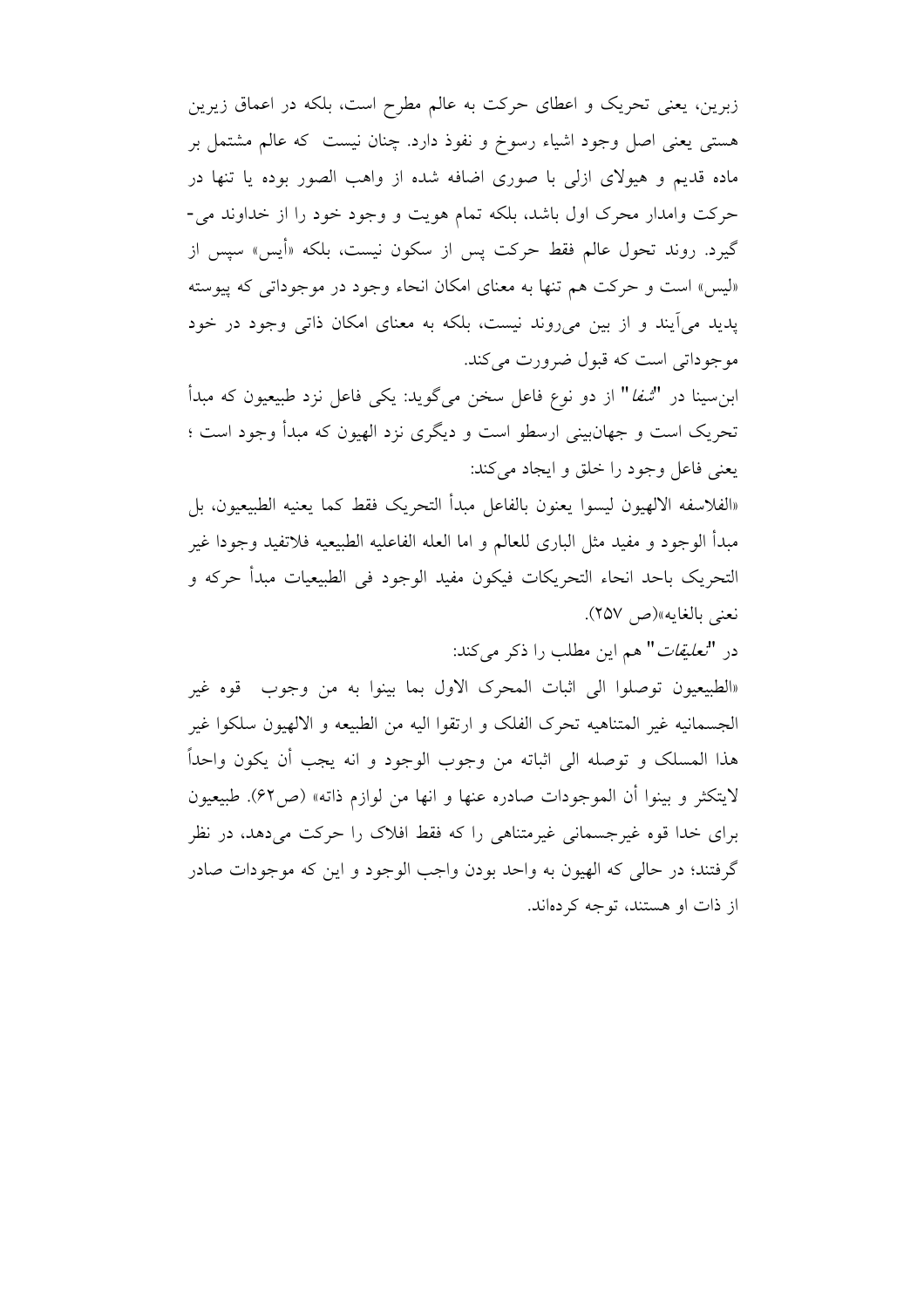شيخ الرئيس درباره نقد نظر ارسطو كه سعى در اثبات وجود خداوند از طريق حرکت و اتصاف او به محرک اول دارد، ضمن نقل کلام یکی از شارحان در نقد ارسطو أن را مورد تاييد قرار ميدهد و معتقد است: «أنكر(الشارح) على ارسطاطاليس و المفسرين فقال: قبيح أن يصار الى الحق الاول من طريق الحركه و من طريق انه مبدأ للموجود و اعجزِه أن تكون الحركه في السبيل الى اثبات الاحد الحق الذي هو مبدأ كل وجود. و يقول إنه ليس يجب من جعلهم المبدأ الاول مبدأ حركه الفلك أن يجعلوا مبدأ جوهر الفلك» (همان، ٢٣ و ٢۴) .

از دیدگاه ابنِ سینا این که مبدأ اول را محرک فلک قرار دهیم لازم نمیآید که آن را مبدأ جوهر فلک نیز قراردهیم. سیس، خود میگوید: خدای تعالی را والاتر از آن می دانیم که او را فقط سبب حرکت به شمار آوریم، بلکه او وجود هر جوهری را که ممکن است فعلاً از حرکت اسمان متحرک شود، افاده میکند. پس هم اوست اول حق و مبدأ ذات و هویت هر جوهر، و هر چیزی غیر از او به واسطه او واجب شده و از ناحیه او ضروری گشته است (همان).

در" *شفا*" نیز عبارتی وجود دارد که به نوعی ابنِسینا در ضمن آن متضمن نفی تصویر ارسطویی از جهان و نحوه ارتباط خدا با آن شده است:

"فإذن كل شي إلا الواحد الذي هو لذاته واحد، و الموجود الذي هو لذاته موجود، فإنه مستفيد الوجود عن غيره و هو أيس به، ليس في ذاته و هذا معنى كون الشيء مبدعًا اي نائل الوجود عن غيره، و له عدم يستحقه في ذاته مطلق، ليس انما يستحقق الوجود بصورته دون مادته أو بمادته دون صورته بل بكليته، فكليته إذا لم تقترن بايجاب الموجد له و احتسب أنه منقطع عنه وجب عدمه بكليته، فإذن ايجاده عن الموجد له بكليته، فليس جزء منه يسبق وجوده بالقياس الى هذا المعنى لامادته و لاصورته إن كان ذا ماده و صوره"( ص٣۴٢). هر چيزي جز واحد وجودش را از غير مي گيرد و او را مي توان موجود به وسيله واحد و معدوم في ذاته دانست. چنين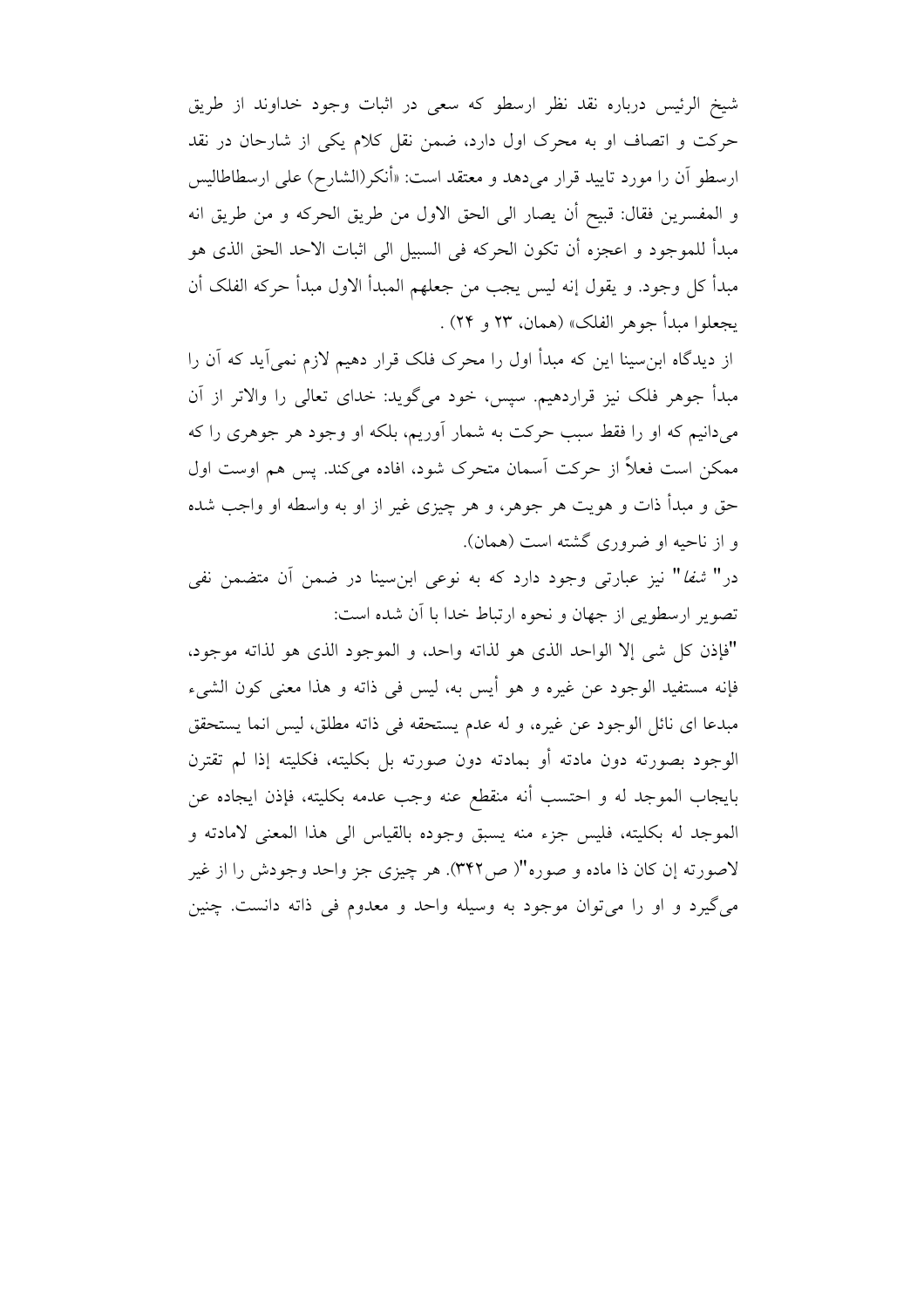نیست که استحقاق عدم در ماسوی تنها در ناحیه صورت باشد و مادهاش ازلی باشد یا فقط در ناحیه ماده باشد و صورتش ازلی باشد، بلکه به جهت اتصاف هر دو به امکان، به کلیت و تمامیت وجودی همه ارکان شی با قطع نظر از علت فی حد ذاته مستحق عدم مي باشد.

ایجاد جهان از موجد به تمامیت وجود او صورت می پذیرد. نه ماده سبق وجودی نسبت به کلیت شی دارد و نه صورت هیولی و صورت هر دو توسط خداوند ایجاد شدهاند و ابداع او هستند (ابن سينا، ١۴١٣، ٤٧). روشن است كه خالقيت الهي مستلزم فرض ماده سابقهای که این فعل بر آن وارد شود، نیست. در واقع همه چیز مشمول فعل خداست. موجود مرکب تنها به وسیله صورت و ماده به وجود نمی آید، بلکه بايد وجودان با ايجاد فاعل حقيقى واجب گردد. بدين سان، اگر اشياء را در ارتباط با قدرت موجده الهي در نظر بگيريم أن شيء موجود است و وجودش ضروري خواهد بود.

حدوث و قدم عالم در اندیشه ابن سینا

خدا در اندیشه ابن سینا محض الوجود و علت فاعلی و هستی بخش عالم است و این وجود بخشی و علیت نسبت به جهان ماسوا عین ذات اوست، یعنی همان طور كه او ذاتاً واجبالوجود است در عليّتش نيز واجب الوجود است: (همان ، ٩٧). بنابراين چنين فاعليتي را افاضه، فيض و ابداع ناميدهاند. ابن سینا در یک تقسیم بندی کلی، مخلوقات را به سه دسته تقسیم می کند: ۱– تکوینی: معلول (مخلوق) دارای هستی مادی باشد. ۲– احداث: معلول دارای وجود زمانی باشد. ۳– ابداع: هستی آن به چیز دیگری تعلق نداشته باشد؛ بدون احتیاج به ماده و زمان، هيچ چيزي غير از ذات علت بر او مقدم نباشد (همان، ١٠٠).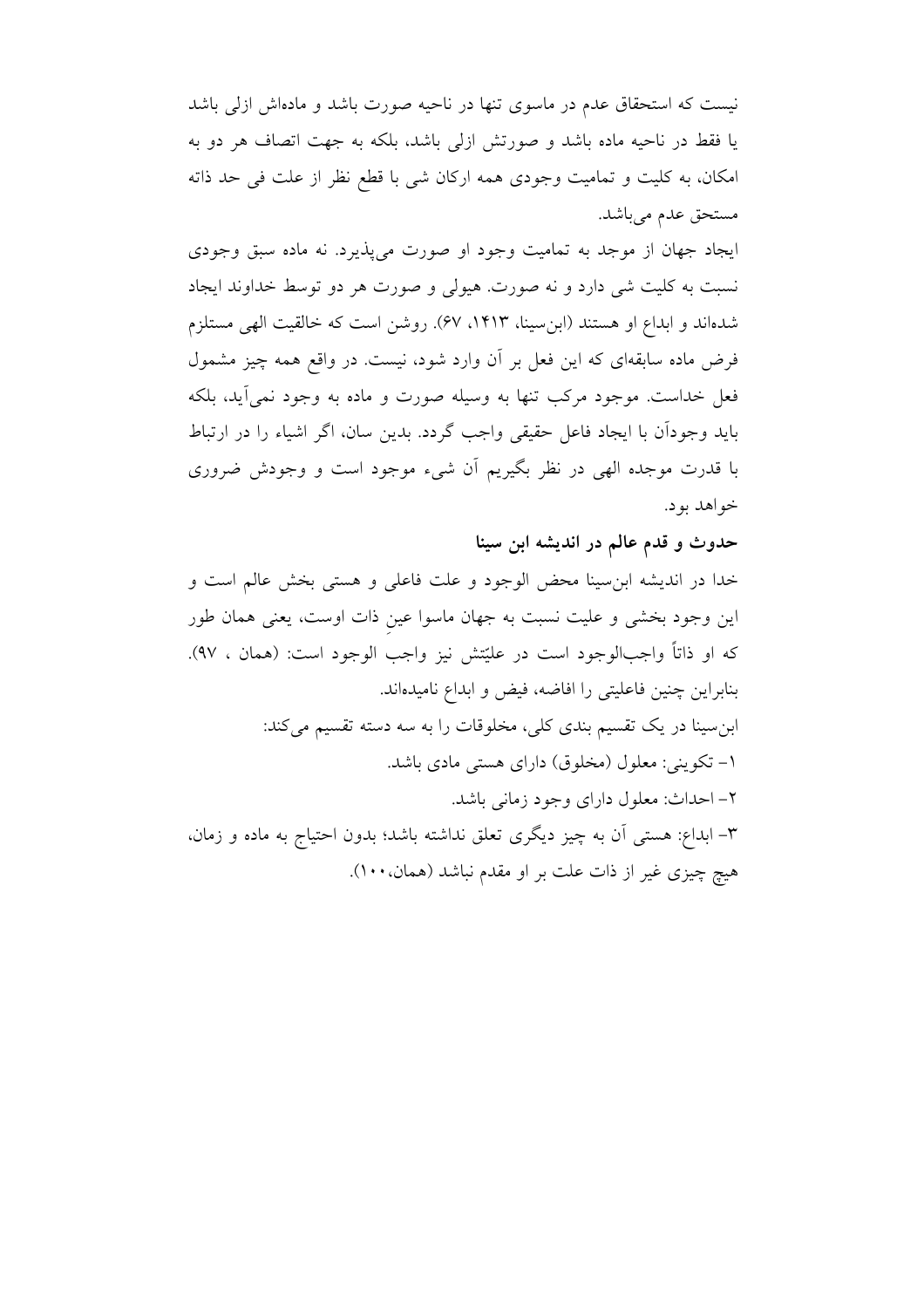او رتبه ابداع را از تكوين و احداث بالاتر مى داند؛ زيرا هستى خود ماده به تكوين و هستی زمان به احداث نیست، بلکه آنها ابداعی هستند. ابداع بالاترین مرتبه آفرینش و صفت ذاتی خداوند است (ابن سینا، ۱۳۶۳، ۷۷).

موجودات ازلی که علت آنها نسبت به آنها تقدم رتبی دارند تنها عدم مجامع (عدمی که با وجود قابل جمع است و وصف تمام ممکنات است ) دارند، نه عدم مقابل و زمانی. به همین جهت وجودشان ابداعی و قدیم است. بر خلاف موجودات تکوینی که هر دو نوع عدم مجامع و مقابل دارند. برخی موجودات هم مسبوق به عدم زمانی هستند که در آن موجود نبودهاند و سپس به وجود آمدهاند، و هم مسبوق به مادهای که در آن تحقق می یابند و آن ماده محل آنها می گردد. برخی دیگر اگر چه وجودشان زمانی است، ولی مسبوق به ماده نیستند، مانند اولین صورت در ماده اولیه یا هیولای اولی (ابن سینا، ۱۴۰۴، ۳۴۳).

او اضافه می کند که اگر کل عالم را نسبت به علت اول ببینیم، می توان در مجموع آن را ابداعی دانست، چرا که همه عالم که شامل هیولای اولی نیز می شود دیگر مسبوق به ماده نیست، بلکه از کتم عدم به وجود اَمده است. همچنانکه اگر معنای احداث را توسعه دهيم شامل كل عالم نيز مي شود، به اين معنا كه همه عالم حادث بعد العدم است، نه بعديت زماني، بلكه بعديت رتبي و ذاتي:

«فالكل إذن بالقياس إلى العلة الأولى مبدع، و ليس إيجاده لما يوجد عنه إيجادا يمكن العدم البتة من جواهر الأشياء بل إيجادا يمنع العدم مطلقا فيما يحتمل السرمد، فذلكهو الإبداع المطلق، و التأييس المطلق ليس تأييسا ما، و كل شيء حادث عن ذلك الواحد، و ذلك الواحد محدث له إذ المحدث هو الذي كان بعد ما لم يكن، و هذا البعد إن كان زمانيا سبقه القبل و عدم مع حدوثه، فكان شيء هو الموصوف بأنه قبله، و ليس الأن ...» (همان).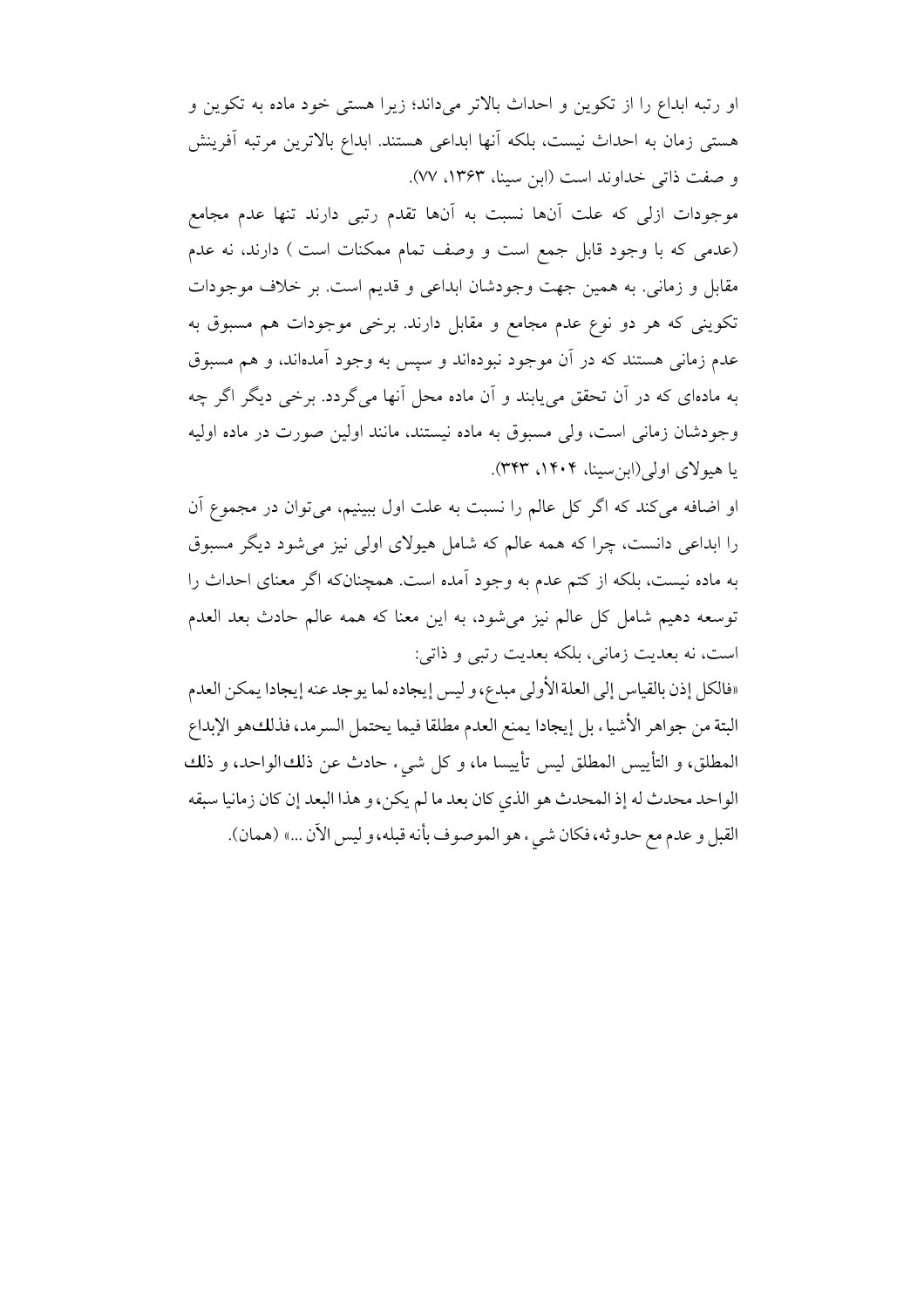این حدوث یا ابداع را باید بدان نحو ملاحظه کرد که با دوام و ازلیت ذاتی خداوند منافی نباشد، چون" ابداع" و" وجود" بخشی از صفات خداوند است که عین ذات اوست:

«فإذن وجود كل معلول واجب مع وجود علته، و وجود علته واجب عنه وجود المعلول و هما معا في الزمان أو الدهر أو غير ذلك، و لكن ليسا معا في القياس إلى حصول الوجود. و ذلک لأن وجود ذلک لم يحصل من وجود هذا، فذلک له حصول وجود ليس من حصول وجود هذا، و لهذا حصول وجود هو من حصول وجود ذلك، فذلك أقدم بالقياس إلى حصول الوجود» (همان، ١۶٧). وجود معلول با وجود علت واجب است و واجب است که معلول از علت فایض شود، ولی، از آن جهت که نیاز عالم و معلولات به مُبدِع نیازی وجودی است و این نیاز در متن و بطن آن نهفته است و از فاعلش انفکاک نایذیر است، دارای امکان و حدوث ذاتی است. به عبارت دیگر، عالم حادث است بدون آن که مسبوق به زمان باشد، و قدم زمانی دال بر عدم وابستگی و نیاز نیست. در واقع از لحاظ زمانی قدیم و از لحاظ ذاتی حادث است: «هو أيس به و ليس في ذاته، هذا معنى كون الشيء مبدعاً أي نائل الوجود عن غيره و له عدم يستحقه في ذاته مطلق ... فكليتها اذا لم تقترن بايجاب الموجد له و احتسب أنه منقطع عنه وجب عدمه بكليته»(همان،٣۴٢).

در مورد «ليس في ذاته» بايد گفت كه في ذاته استحقاق وجود ندارد، حتى در همان حال که وجود عاریتی و بالغیر دارد، مالک وجود و بالذات مستحق آن نیست، و این، غیر از آن است که اقتضاء عدم داشته باشد. این نحوه از معدومیت که با وجود همراه است به عدم مجامع تعبیر می شود.

ابن سینا، تعبیری درباره حدوث و تأخر ذات<sub>ی</sub> و معیت وجودی دارد: «حرکت یدی فتحرك المفتاح و لاتقول تحرك المفتاح فتحرك يدى و إن كان معاً في زمان فهذه بعديه بالذات»(ابن سينا، ١٠۶،١۴١٣). يعني اشياء قبل از اين كه به عرصه هستي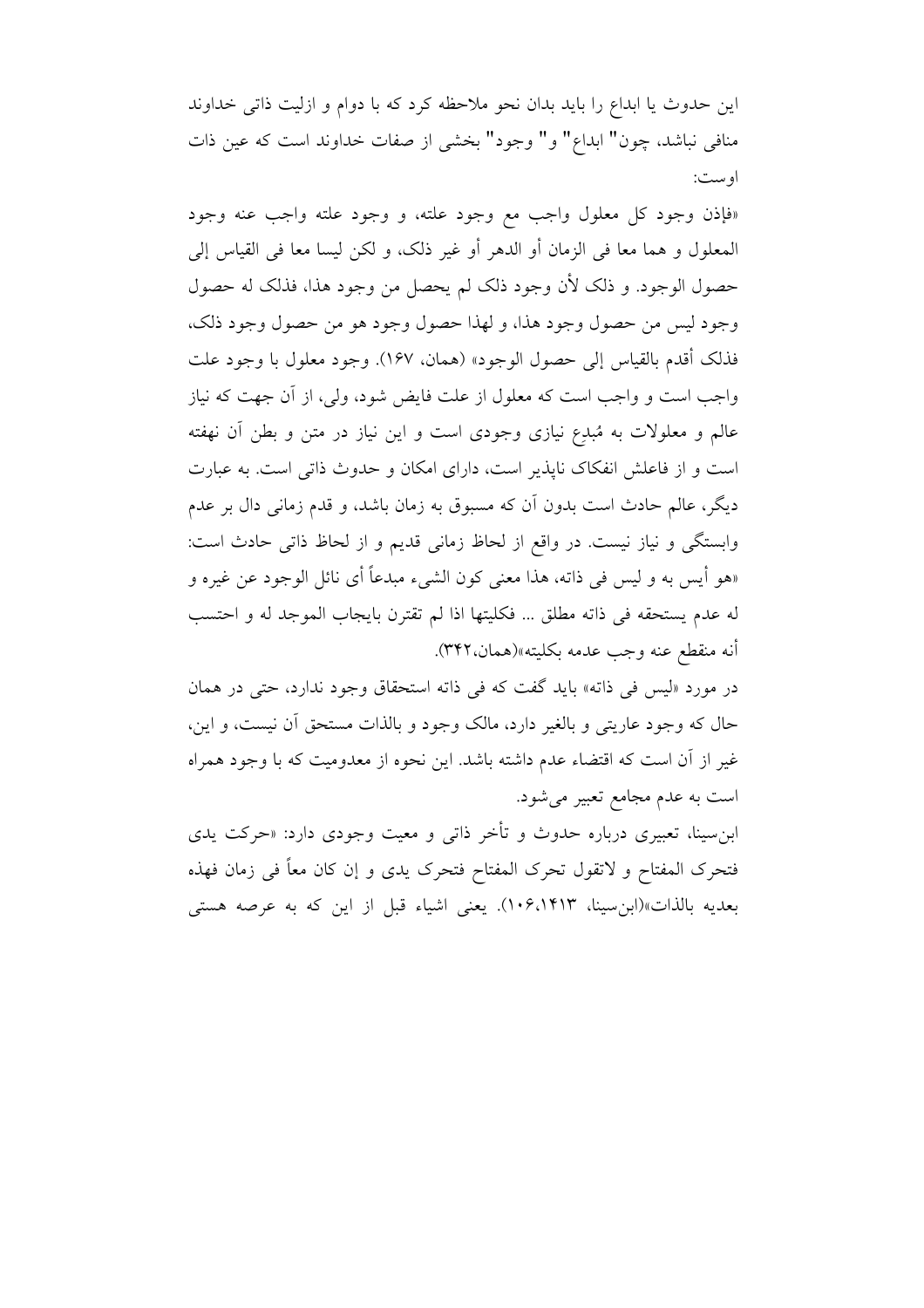دراًيند و لباس هستي بيوشند از هستي تهي بودهاند و پس از دريافت فيض هستي از ناحيه خالقشان موجود گشتهاند و اين ليسيت ذاتيه مبناي نظريه" حدوث ذاتي "از طرف بوعلي است. در واقع، ممكنات داراي دو خصوصيت مي باشند، هر چند ازلي و ابداعی و سرمدی باشند؛ یکی مرحله ذات که هیچ گونه اقتضای وجودی نداشته و وصف ذاتی آنها نیستی محض است. خصوصیت دیگر آنها هستی است که از غیر به آنها رسیده است، با این توضیح که وصف ذاتی آنها بر صفت غیری تقدم دارد؛ زیرا اگر علهٔ العلل نبود، معلولات و موجودات نیز موجود نبودند. چنان که من اگر دستم را تکان ندهم کلید تکان نمی خورد. در واقع، وجود جهان همراه با وجود خداوند است. خدا با جهان معيت قيوميه و معيت وجودي دارد. اما كل عالم، فيضان و صدورش از خداوند ازلی است و خارج از زمان صورت پذیرفته و هیچ گونه وقفهای نداشته است؛ زیرا در این صورت باعث تغییر در ذات الهی و حالت منتظره در او مي شود: «و العالم مخلوق من العدم و لكنه القديم "كان الله و خلق" لا أنه "كان ثم خلق"، لإن القول بحدوث عالم يؤذن بطروء التغير على الله و هذا محال» (ابن **سینا، ۲۲،۱۴۰۴)** . اما هیچ گاه معلولیت و امکان از آن سلب نمیشود. معلول هم پایه و هم شأن علت نیست. وجودش وابسته و متأخر از اوست، هر چند تأخر ذاتی باشد.

در رابطه با قدم عالم و این که، به طور ازلی از خداوند صادر شده است، همچنین باید گفت؛ چون خدا ازلی و ابدی است هرگاه معلولی داشته باشد هم ازلی و ابدی است. «و اذا جازٍ أن يكون متشابه الحال في كلِّ شيء و له معلول لم يبعد أن يجب عنه سرمداً» (ابن سينا، الاشارات و التنبيهات، ١٠٧). وقتى چيزى پيوسته به يک حال باشد و هیچ نوع حالت منتظرهای نداشته باشد، اگر برای آن معلولی وجود داشته باشد، بعید نیست که آن معلول پیوسته و همیشه به طور جاویدان از علت واجب گردد. در مورد واژه «لم یبعد» منظور ابنِ سینا از آن، پاسخ به متکلمان است که این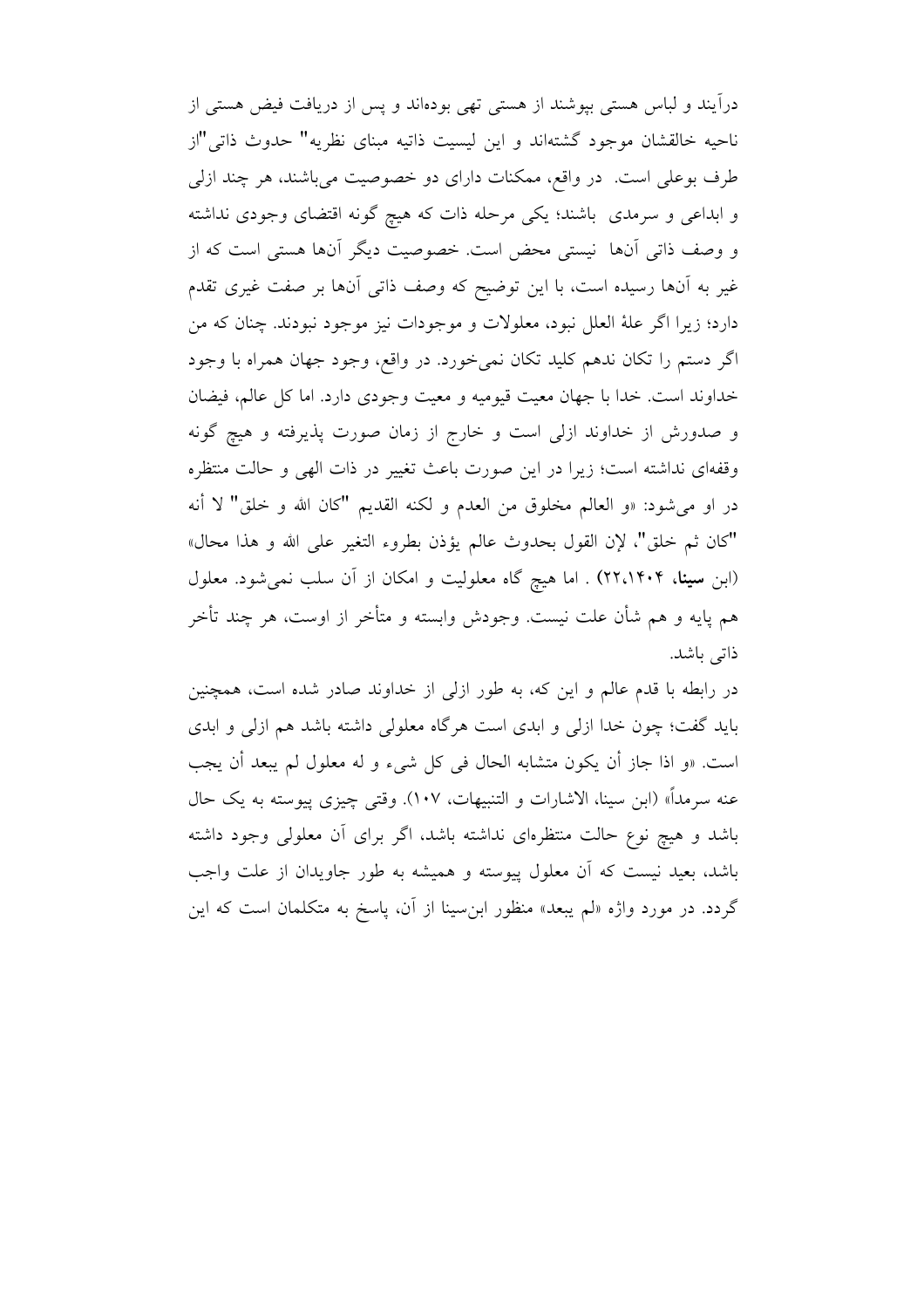نحوه تلقی از عالم را بعید دانستهاند. ابنِسینا ازلی و همیشگی بودن جهان را تصدیق کرد و نظریه خلق و حدوث زمانی را ردنمود و در پرتو تعالیم متون مقدس دینی و تکیه برعقل جهان را به طور مطلق و همیشه وابسته به خدا دانست .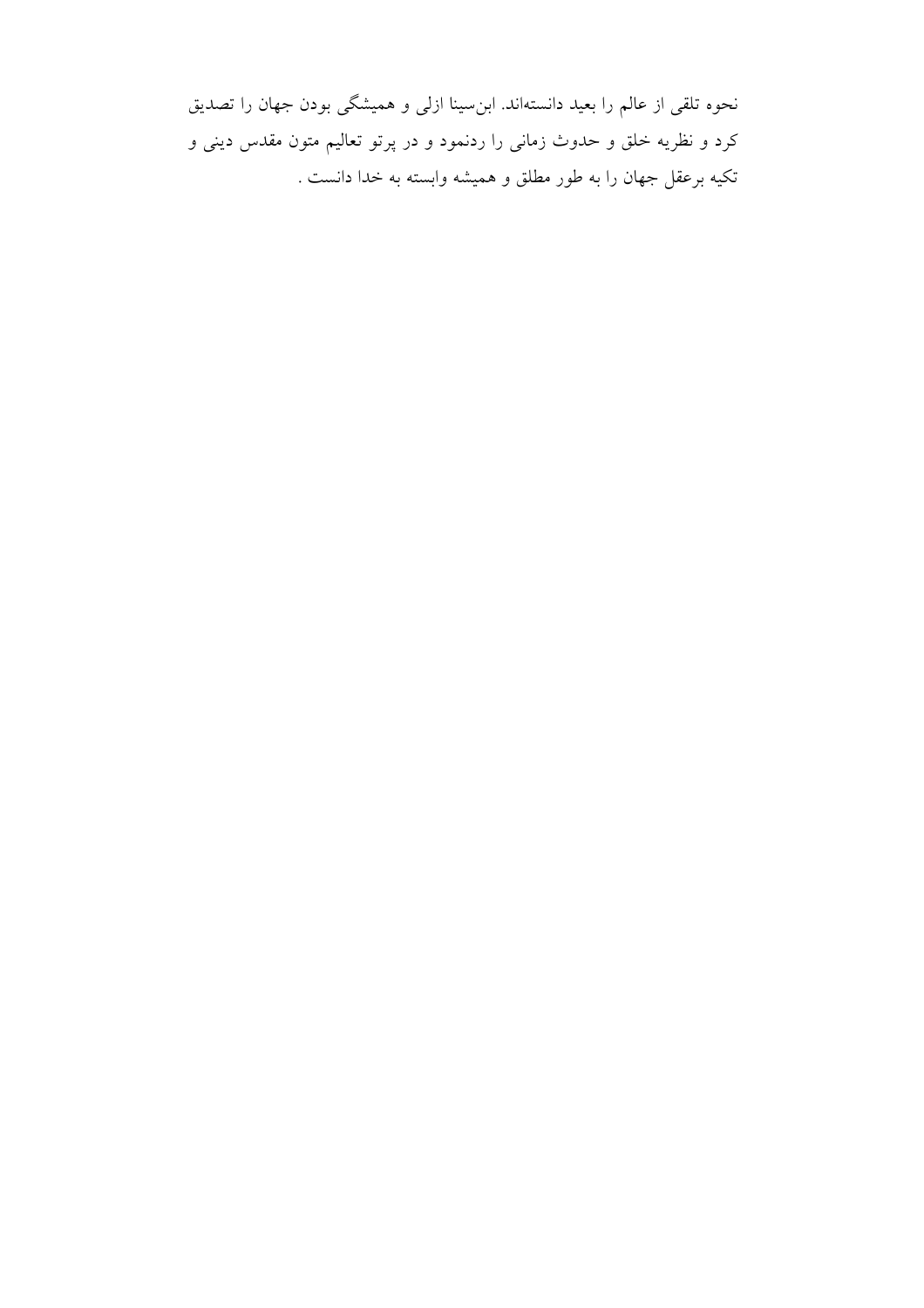نتايج مقاله

نتیجه ای که از پژوهش حاضر در باب مقایسه اندیشه ارسطو و ابن سینا درباره حدوث و قدم عالم بدست می آید این است که:

١- در نظام فكرى ارسطو خداوند نقشى به عنوان علت فاعلى و خالق وجود اشياء ندارد، او تنها علت غايي اشيائي است كه بالفعل موجود مي باشند. از ديدگاه وي عالم از ازل موجود بوده، بدون آنکه از ازل آفریده شده باشد. اما در اندیشه ابن سینا خدا فاعل و خالق حقیقی موجودات است و چنین نیست که جهان مشتمل بر ماده سابقه و هیولای ازلی با صوری افاضه شده از علل مفارق باشد، بلکه عالم با همه اجزای پیشین و پسین خود همواره معلول بوده است، هر چند نتوان برای آفرینش آنها توسط مبدء المبادي و فاعل حقيقي، آغاز زماني تعيين نمود.

۲- جهان در اندیشه ارسطو ازلی و قدیم است. در نظر او خدا و جهان در وجود مشترکند، و وجودشان با هم تصور میشود. نمیتوان یکی از آن دو را متقدم و دیگری متأخر دانست، چون یکی از دیگری ناشی نمی شود. لیکن از دیدگاه ابن سینا؛ عالم در عین حال که دارای حدوث و امکان ذاتی است، قدیم زمانی نیز میباشد. تصور او در مورد حدوث عالم با تصور او از ممکن الوجود و واجب الوجود پیوند دارد و حدوث عالم به این معناست که اگرانقطاع فیض از فیاض مطلق صورت پذیرد، جهان معدوم میگردد. بنابراین تقدم واجب الوجود بر معلولات تقدم ذاتر است نه تقدم زمانی. قدیم زمانی بودن عالم در عین حادث ذاتی بودن آن، مستلزم این است که خلق موجودات توسط خداوند آغاز زمانی نداشته و آفرینش از ناحیه او ييوسته و مستمر بوده است.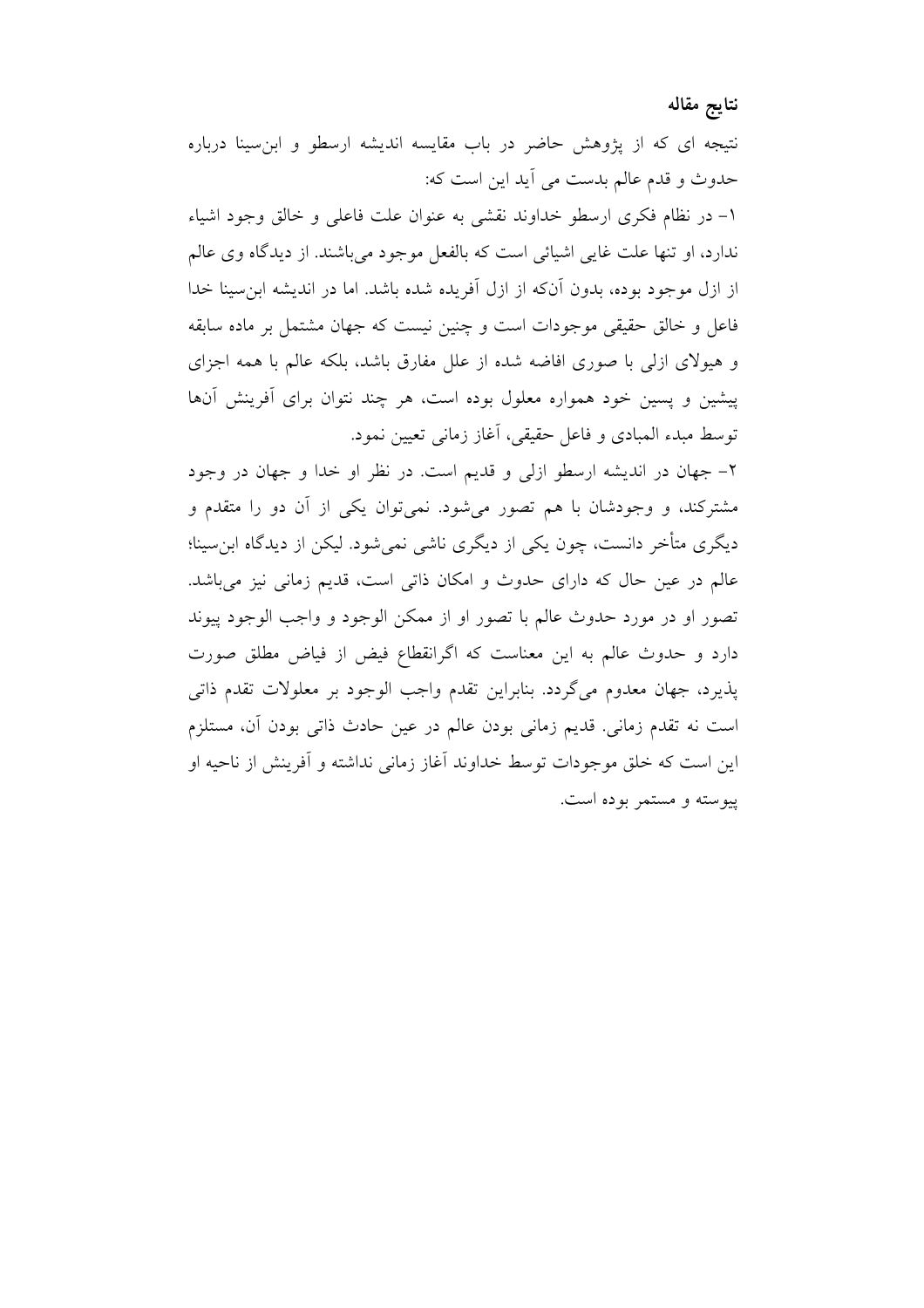كتابشناسى

۱.ارسطو، طبیعیات، ترجمه فرشاد بزرگمهر، انتشارات امیرکبیر، تهران ۱۳۶۳ش.

٢. ارسطو، ما بعد الطبيعه، ترجمه شرف الدين خراساني، نشر گفتار، تهران۱۳۶۶ش.

۳. ارسطو، **اخلاق نیکوماخوس**، ج۲ ترجمه سید ابوالقاسم پورحسینی، ، دانشگاه تهران، تهران۸۶۸ش.

۴. - ابن سینا، الاشارات والتبیهات، ج۳،شرح خواجه نصیرالدین طوسی، مؤسسه نعمان، بيروت١۴١٣ش.

۵. ابن سينا، **الشفاء (الهيات**)، تصحيح ابراهيم مذكور، مكتبه المرعشى النجفى قم، ۱۴۰۴ق.

۶. – ابنٍسينا، **المبدأوالمعاد**، تصحيح عبدالله نوراني، تهران: موسسه مطالعات اسلامي، تهران،۱۳۶۳ش.

٧. ابنِ سينا، **التعليقات**، تحقيق عبدالرحمن بدويمركز نشر– مكتب الاعلام الاسلامي،قم،١٩٧٢م.

۸ ایزوتسو، توشیهکو، **بنیاد حکمت سبزواری**، ترجمه جلال الدین مجتبوی، انتشارات دانشگاه تهران، تهران،۱۳۶۸ش.

۹. ژان وال، بحث در ما بعدالطبیعه، ترجمه برخی نویسندگان، انتشارات خوارزمي، ۱۳۷۰ش.

۱۰. ژیلسون، اتین هانری، **روح فلسفه قرون وسطی**، ترجمه علیمراد داوودی، تهانتشارات علمي فرهنگي،تهران، ۱۳۷۹ش.

۱۱. ژیلسون، اتین هانری، **مبانی فلسفه مسیحیت**، ترجمه محمد محمدرضایی و سيد محمود موسوى، انتشارات دفتر تبليغات اسلامي، قم،١٣٧۵ش.